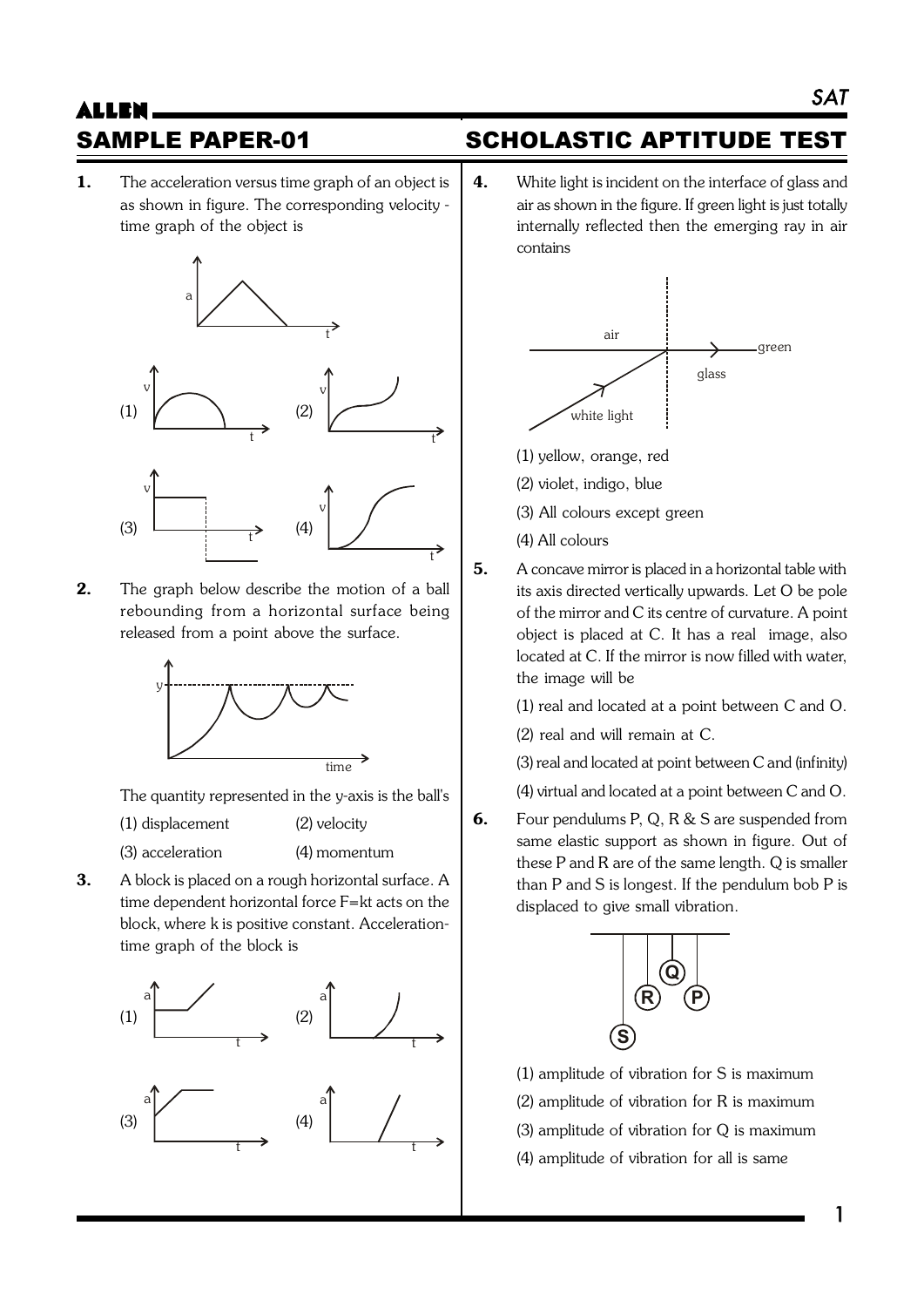### NTSE : Sample Paper-01

**7.** The elongation of wire of length L is  $\ell$ , in the case of figure (i). The same wire elongation in case of figure (ii) will be (Pulley is light)



| $(1) 4\ell$ | $(2) 2\ell$ | $(3)$ $\ell$ | (4) $\ell/2$ |
|-------------|-------------|--------------|--------------|
|             |             |              |              |

- 8. Suppose universal gravitational constant starts to decrease, then
	- (1) length of the year will increase.

(2) earth will follow a spiral path of decreasing radius.

- (3) kinetic energy will remain contant.
- (4) all of the above.
- 9. If a lens of focal length 'f' is cut in two equal parts shown as



are put in contact as shown in figure (i) and (ii)



the resulting focal length of fig (i) and (ii) will be

| $(1)$ f/2, 0 | $(2)$ 0, $f/2$ |
|--------------|----------------|
| $\sim$       | $\cdots$       |

- (3) f, f (4)  $\frac{1}{2} \propto \text{ (infinity)}$
- 10. A uniform wire when connected directly across a 220 V line produces heat H per second. If the wire is divided into n-parts and all parts are connected in parallel across a 220 V line, the heat produced per second will be

 $(1) H/n$   $(2) H/n^2$  $(3)$  n<sup>2</sup>H (4) nH

- 11. In the question below, a statement of assertion (A) is followed by corresponding statement of reason (R). Of the following alternatives, choose the correct one.
	- (A) To keep valuable instruments away from earth's magnetic field, they are enclosed in iron boxes.
	- (R) Iron boxes repel the earth magnetic field lines.

(1) If both assertion and reason are true & reason is the correct explanation of assertion.

ALLEN

- (2) If both assertion and reason are true but reason is not the correct explanation of assertion.
- (3) Assertion is true, reason is false
- (4) Assertion is false, reason is true
- 12. A sphere, a cube and a thin circular plate of same material and mass, are heated to a temerature of 200° C and allowed to cool-
	- (1) Sphere will cool at fastest rate.
	- (2) Cube will cool at moderate rate.
	- (3) Plate will cool at slowest rate.
	- (4) Rate of cooling will be same in all three.
- 13. A ray of light is incident on the surface of separation of a medium with the velocity of light in air at an angle 45° and is refracted in the medium at an angle 30°. What will be the velocity of light in the medium

(1) 
$$
1.96 \times 10^8
$$
 m/s (2)  $2.12 \times 10^8$  m/s

- $(3)$  3.18  $\times$  10<sup>8</sup> m/s  $\mu$  m/s (4) 3.33  $\times 10^8$  m/s
- 14. Analyse the given statements and choose the correct option.

**Statement-I** : When current is represented by a straight line, the magnetic field will be circular.

Statement-II : According to Fleming's left hand rule, the direction of the force is parallel to the magnetic field.

- (1) Both statement-I and statement-II are correct and statement-II is the correct explanation of statement-I.
- (2) Both statement-I and statement-II are true but statement-II is not the correct explanation of statement-I.
- (3) Statement-I is true but statement-II is false.
- (4) Statement-I is false but statement-II is true.
- 15. The pH value of 100 litre aqueous solution containing 4 gram NaOH is
	- $(1) 3$   $(2) 9$   $(3) 11$   $(4) 14$
- 16. One mole of magnesium nitride on reaction with excess of water gives
	- (1) One mole of ammonia
	- (2) Two moles of ammonia
	- (3) One mole of nitric acid
	- (4) Two moles of nitric acid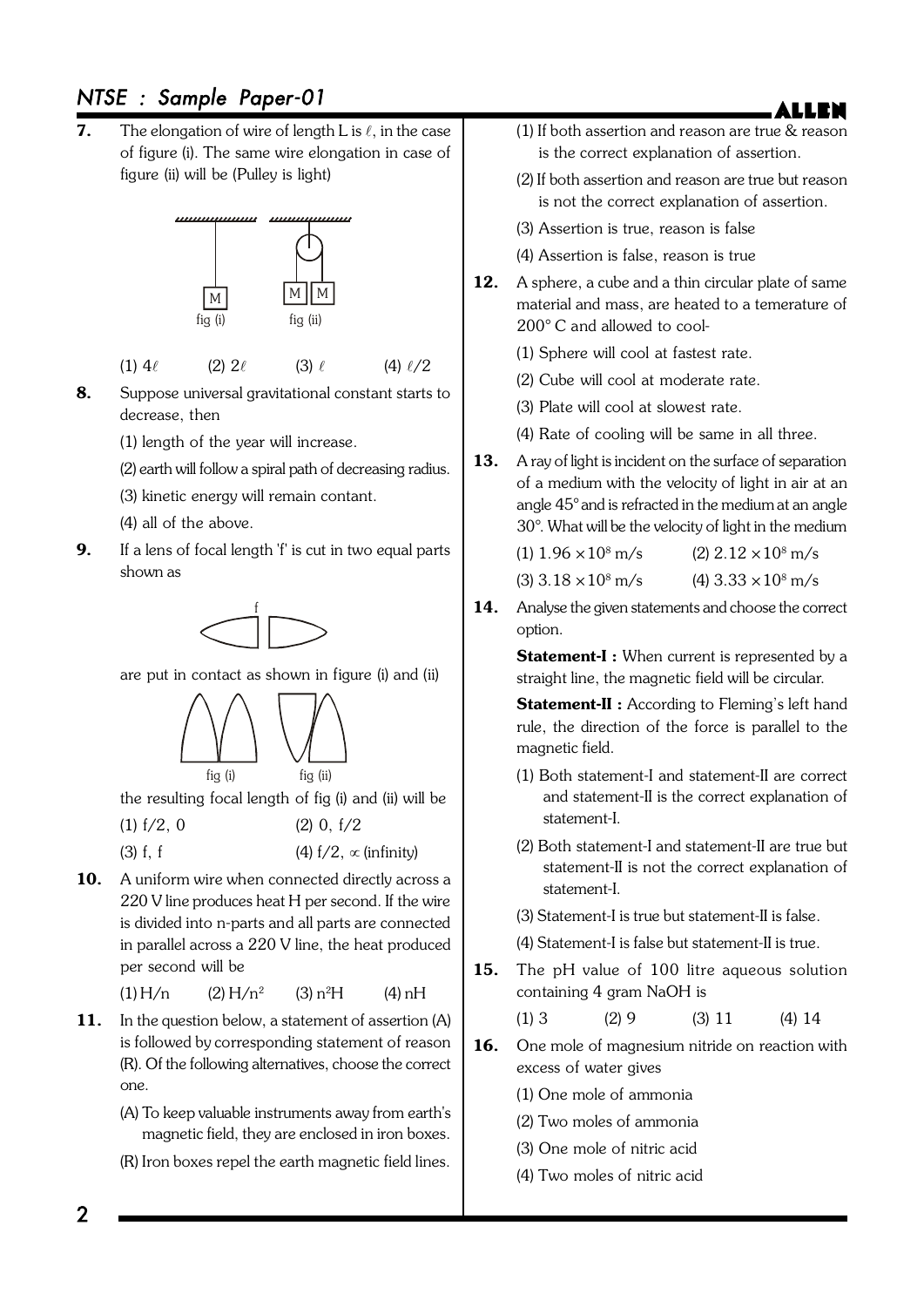|     |                                                                                   |                                                                                             |     |                                                                   |                                                           |                   | 2AI                                                    |
|-----|-----------------------------------------------------------------------------------|---------------------------------------------------------------------------------------------|-----|-------------------------------------------------------------------|-----------------------------------------------------------|-------------------|--------------------------------------------------------|
| 17. | Match the following.                                                              |                                                                                             | 24. |                                                                   |                                                           |                   | In which of the following AgCl is maximum soluble?     |
|     | <b>Column-I</b>                                                                   | Column-II                                                                                   |     | $(1)$ Water                                                       |                                                           | (2) 0.1 M HCl     |                                                        |
|     | (A) Strongest reducing                                                            | Thalium<br>(I)                                                                              |     | (3) Ammonia                                                       |                                                           | (4) $0.2 M AgNO3$ |                                                        |
|     | agent in aqueous                                                                  |                                                                                             | 25. |                                                                   |                                                           |                   | When 2 moles of $N_2$ gas and 9 moles of $H_2$ gas are |
|     | solution                                                                          |                                                                                             |     |                                                                   |                                                           |                   | mixed and reaction is completed to from $NH3$ gas      |
|     | (B) Shows inert pair                                                              | Caesium<br>(II)                                                                             |     |                                                                   | then reaction mixture will contain:                       |                   |                                                        |
|     | effect                                                                            |                                                                                             |     | (1) 11 moles of $NH3$                                             |                                                           |                   |                                                        |
|     | (C) Forms peroxide on                                                             | (III) Lithium                                                                               |     |                                                                   | (2) 4 moles of $NH3 + 3$ moles of $H2$                    |                   |                                                        |
|     | heating with excess                                                               |                                                                                             |     |                                                                   | (3) 6 moles of $NH_3 + 3$ moles of $H_2$                  |                   |                                                        |
|     | of oxygen<br>(D) Used in Photo cells                                              | (IV) Sodium                                                                                 |     |                                                                   | (4) 2 moles of $NH3 + 1$ mole of N <sub>2</sub>           |                   |                                                        |
|     | $(1)$ A-IV, B-II, C-I, D-III                                                      | $(2)$ A-III, B-I, C-IV, D-II                                                                | 26. |                                                                   |                                                           |                   | Formula of a metallic oxide is $M_2O_3$ . Upon         |
|     | (3) A-III, B-II, C-I, D-IV                                                        | $(4)$ A-II, B-IV, C-I, D-III                                                                |     |                                                                   |                                                           |                   | reduction with hydrogen the metallic oxide gives       |
| 18. |                                                                                   | The oxidation states of sulphur in $SO_3^{2-}$ , $S_2O_4^{2-}$ and                          |     |                                                                   |                                                           |                   | pure metal and water. 0.112 gm metal is produced       |
|     | $S_2O_6^{2-}$ follows the order                                                   |                                                                                             |     |                                                                   |                                                           |                   | by 6 mg of hydrogen after complete reduction.          |
|     | (1) $S_2O_4^{2-} < SO_3^{2-} < S_2O_6^{2-}$                                       |                                                                                             |     |                                                                   | Atomic mass of the metal is                               |                   |                                                        |
|     | (2) $SO_3^{2-} < S_2O_4^{2-} < S_2O_6^{2-}$                                       |                                                                                             |     | (1) 28                                                            | $(2)$ 160                                                 | (3) 56            | (4)8                                                   |
|     | (3) $S_2O_4^{2-} < S_2O_6^{2-} < SO_3^{2-}$                                       |                                                                                             | 27. |                                                                   |                                                           |                   | Which one of the following statements is applicable    |
|     | (4) $S_2O_6^{2-} < S_2O_4^{2-} < SO_3^{2-}$                                       |                                                                                             |     |                                                                   |                                                           |                   | regarding the number of bonds and the nature of        |
| 19. |                                                                                   | About $BF_3$ , $PF_3$ and $C\ell F_3$ the correct statement is                              |     |                                                                   |                                                           |                   | bonds between two carbon atoms in $\text{CaC}_2$       |
|     | (1) All have similar shape.                                                       |                                                                                             |     | compound?                                                         |                                                           |                   |                                                        |
|     | (3) All have different shapes                                                     | (2) $\rm BF_3$ and $\rm PF_3$ have similar shapes but not $\rm C\ell F_3$                   |     |                                                                   | (1) One Sigma ( $\sigma$ ) bond and one Pi ( $\pi$ ) bond |                   |                                                        |
|     |                                                                                   | (4) PF <sub>3</sub> and C $\ell$ F <sub>3</sub> have similar shapes but not BF <sub>3</sub> |     |                                                                   | (2) One Sigma $(\sigma)$ bond and two Pi $(\pi)$ bond     |                   |                                                        |
| 20. |                                                                                   | Which of the following is represented by general                                            |     | (3) One Sigma ( $\sigma$ ) bond and one and half $Pi(\pi)$ bonds. |                                                           |                   |                                                        |
|     | formula $C_nH_{2n+2}$ O ?                                                         |                                                                                             |     | (4) One Sigma bond.                                               |                                                           |                   |                                                        |
|     | (1) Alcohols only                                                                 |                                                                                             | 28. |                                                                   | Find out correct statement given below                    |                   |                                                        |
|     | (2) Both alcohols and ethers                                                      |                                                                                             |     |                                                                   |                                                           |                   | (a) Length of alimentary canal is directly             |
|     | (3) Aldehydes only                                                                |                                                                                             |     |                                                                   | proportional to food habit.                               |                   |                                                        |
|     | (4) Both Aldehydes and Ketones                                                    |                                                                                             |     |                                                                   |                                                           |                   | (b) Enzymes for digestion of carbohydrates are not     |
| 21. | statement is                                                                      | About (A) ClOH, (B) KOH, (C) $Be(OH)_{2}$ the correct                                       |     |                                                                   | secreted in gastric juice.                                |                   |                                                        |
|     | (1) All are bases                                                                 |                                                                                             |     |                                                                   |                                                           |                   | (c) In an organism different enzymes have              |
|     | $(2)$ (B) and $(C)$ are bases, $(A)$ is acidic                                    |                                                                                             |     |                                                                   | different pH optima.                                      |                   |                                                        |
|     | $(3)$ (A) is acidic, $(B)$ is basic, $(C)$ is amphoteric                          |                                                                                             |     | intestine.                                                        |                                                           |                   | (d) Absorption of nutrients occurs mainly in small     |
|     | $(4)$ (B) and (C) are basic, $(A)$ is amphoteric                                  |                                                                                             |     | $(1)$ a, b                                                        |                                                           | $(2)$ a, c, d     |                                                        |
| 22. | Which of the following is endothermic reaction?                                   |                                                                                             |     |                                                                   |                                                           |                   |                                                        |
|     | (1) $C(s) + O_2(g) \longrightarrow CO_2(g)$                                       |                                                                                             |     | $(3)$ a, d                                                        |                                                           | $(4)$ a, b, c, d  |                                                        |
|     | $(2)$ N <sub>2</sub> (g) + O <sub>2</sub> (g) $\longrightarrow$ 2NO(g)            |                                                                                             |     | 29. Formation of oxy haemoglobin inside RBCs is a                 |                                                           |                   |                                                        |
|     | (3) $2H_2(g) + O_2(g) \longrightarrow 2H_2O(\ell)$                                |                                                                                             |     | (a) Physical process                                              |                                                           |                   |                                                        |
|     |                                                                                   | (4) $2CH_3OH$ ( $\ell$ ) + $3O_2(g) \longrightarrow 2CO_2(g) + 4H_2O(\ell)$                 |     | (b) Chemical process                                              |                                                           |                   |                                                        |
| 23. |                                                                                   | About (A) $H_2O_2$ , (B) BaO <sub>2</sub> , (C) CO <sub>2</sub> the correct                 |     | (c) Enzyme catalyzed reaction                                     |                                                           |                   |                                                        |
|     | statement is                                                                      |                                                                                             |     | (d) Partial pressure influenced process                           |                                                           |                   |                                                        |
|     | $(1)$ Both $(A)$ and $(B)$ are peroxides but not $(C)$ .<br>(2) All are peroxides |                                                                                             |     |                                                                   | Find out the correct answer                               |                   |                                                        |
|     | $(3)$ (A) is peroxide but not (B) and (C)                                         |                                                                                             |     | $(1)$ a, b, c,                                                    |                                                           | $(2)$ a, b        |                                                        |
|     | $(4)$ (A) and (C) are peroxides but not (B).                                      |                                                                                             |     | $(3)$ a, d                                                        |                                                           | $(4)$ c, d        |                                                        |
|     |                                                                                   |                                                                                             |     |                                                                   |                                                           |                   |                                                        |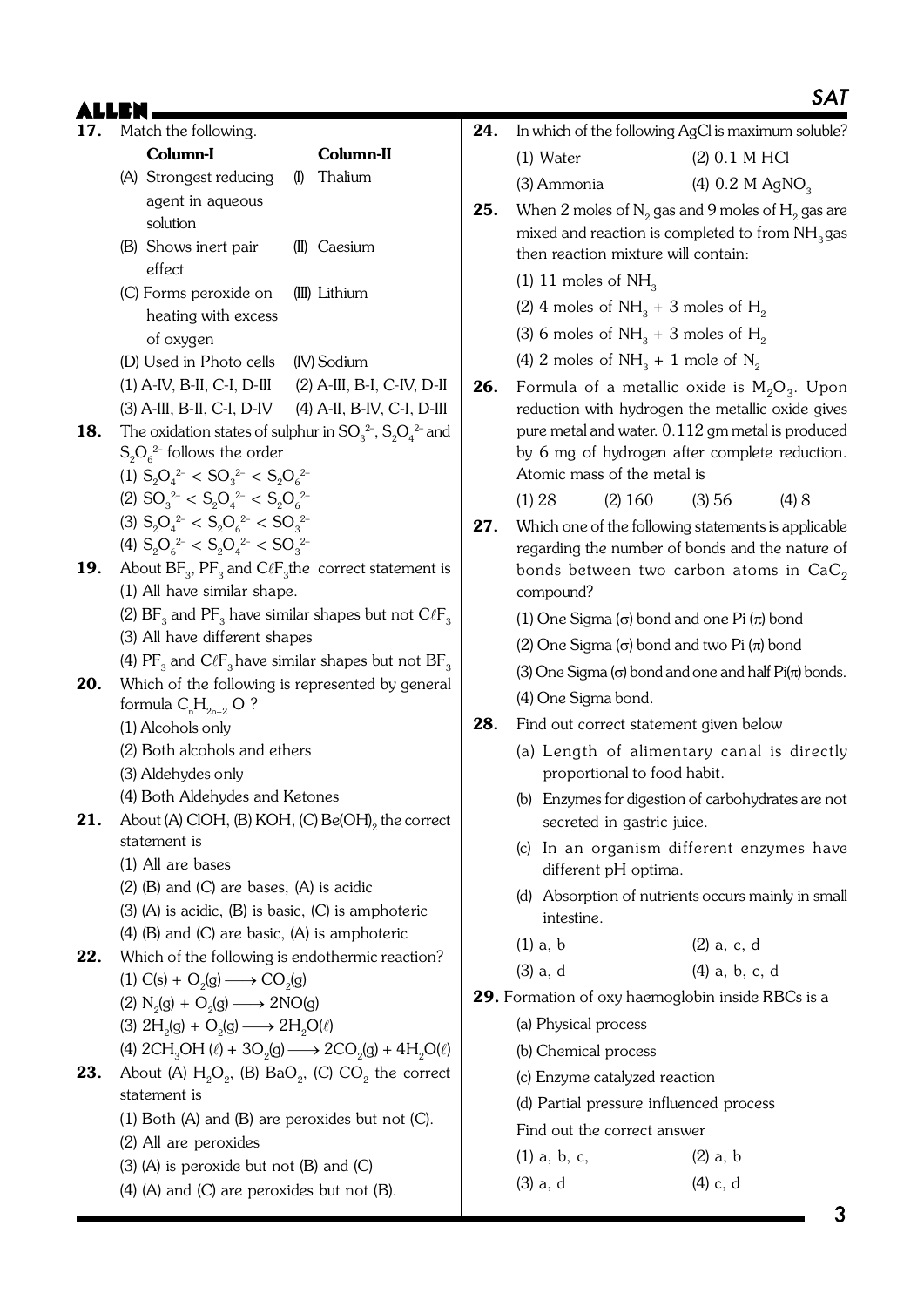### NTSE : Sample Paper-01

|     | <b>NISE : Sample raper-UI</b>        |                                                         |     |                                                                              |
|-----|--------------------------------------|---------------------------------------------------------|-----|------------------------------------------------------------------------------|
| 30. |                                      | Pain centres in human brain differentiate between       | 35. | Which of the following plant disease can be                                  |
|     | two stimuli on basis of              |                                                         |     | controlled by chemical control?                                              |
|     | (1) differences in threshold stimuli |                                                         |     | (1) Viral disease                                                            |
|     |                                      | (2) differences in amplitude of nerve impulses          |     | (2) Diseases caused by nematodes                                             |
|     | generated by two different stimuli   |                                                         |     | (3) Fungal disease                                                           |
|     | generated by two different stimuli   | (3) differences in frequency of nerve impulses          |     | (4) All of these                                                             |
|     |                                      | (4) there are different neurons in brain to receive     | 36. | <b>Assertion</b> : Photosynthesis is minimum in green                        |
|     | different stimuli                    |                                                         |     | light<br><b>Reason</b> : Chlorophylls are green in colour.                   |
| 31. | Test cross is a cross between        |                                                         |     | (1) Both assertion and reason are true and reason                            |
|     |                                      | (1) One homozygous and another heterozygous             |     | is correct explanation of assertion.                                         |
|     | individual.                          |                                                         |     | (2) Both assertion and reason are true but reason                            |
|     |                                      | (2) One individual with recessive character and         |     | is not correct explanation of assertion.                                     |
|     |                                      | another with dominant character of same                 |     | (3) Assertion is true but reason is false.                                   |
|     | species                              |                                                         |     | (4) Assertion is false but reason is true                                    |
|     | homozygous for a character.          | (3) Two individuals of same species, each               |     |                                                                              |
|     |                                      | (4) Two homozygous individuals for a character.         | 37. | $\mathsf{P}$<br>X                                                            |
| 32. |                                      | Which of the options given below would not work         |     | <b>RRYY</b><br>rryy                                                          |
|     | in the following sentence?           |                                                         |     | step I<br>wrinkled<br>Round yellow                                           |
|     |                                      | In order for the body to absorb and use_educedlengthese |     | green<br>seed<br>seed                                                        |
|     |                                      | must be broken down by hydrolysis into _____.           |     | $\rightarrow$ RY<br>Gamets -<br>ry<br>step II                                |
|     | (1) polysaccharides, monosaccharides |                                                         |     | RrYy                                                                         |
|     | (2) amino acids, proteins            |                                                         |     | (Round Yellow)<br>seed                                                       |
|     | (3) fats, glycerol and fatty acids   |                                                         |     | F1<br>X                                                                      |
|     | (4) disaccharides, monosaccharides   |                                                         |     | RrYy<br><b>RrYy</b>                                                          |
| 33. | Arrange following in the sequence.   |                                                         |     |                                                                              |
|     | (a) Mutation                         |                                                         |     | Gamets RY                                                                    |
|     | (b) Reproductive isolation           |                                                         |     | rY<br>Ry<br>ry                                                               |
|     | (c) Natural Selection                |                                                         |     |                                                                              |
|     | (d) Evolution                        |                                                         |     | (108)<br>[315]<br>101<br>32                                                  |
|     | $(1)$ a, b, c, d                     | $(2)$ d, c, b, a                                        |     | Round<br>Round<br>Wrinkled<br>Wrinkled<br>Yellow<br>Green<br>Yellow<br>Green |
|     | $(3)$ a, c, b, d                     | $(4)$ c, b, a, d                                        |     |                                                                              |
| 34. |                                      | Match the following and select the correct option.      |     | Which law is depicted by the above cross?                                    |
|     | Coloumn-I                            | Coloumn-II                                              |     | (1) Law of Dominance                                                         |
|     | (1) Collar cells                     | (a) Coelentrate                                         |     | (2) Law of Segregation                                                       |
|     | (2) Diploblast                       | (b) Porifera                                            |     | (3) Law of Independent Assortment                                            |
|     | (3) Closed circulatory               | (c) Echinodermata                                       |     | $(4)$ Both $(1)$ and $(3)$                                                   |
|     | system                               | (d) Annelida                                            | 38. | Population size is controlled by                                             |
|     | (4) Water vascular system            | (e) Arthropoda                                          |     | (1) Death rate                                                               |
|     | $(1)$ 1-a, 2-b, 3-c, 4-d             | (2) 1-a, 2-b, 3-c, 4-e                                  |     | (2) Birth rate                                                               |
|     | $(3)$ 1-b, 2-a, 3-d, 4-c             | (4) 1-a, 2-b, 3-e, 4-c                                  |     | (3) Demographic transition                                                   |
|     |                                      |                                                         |     | (4) Carrying capacity of Environment                                         |

4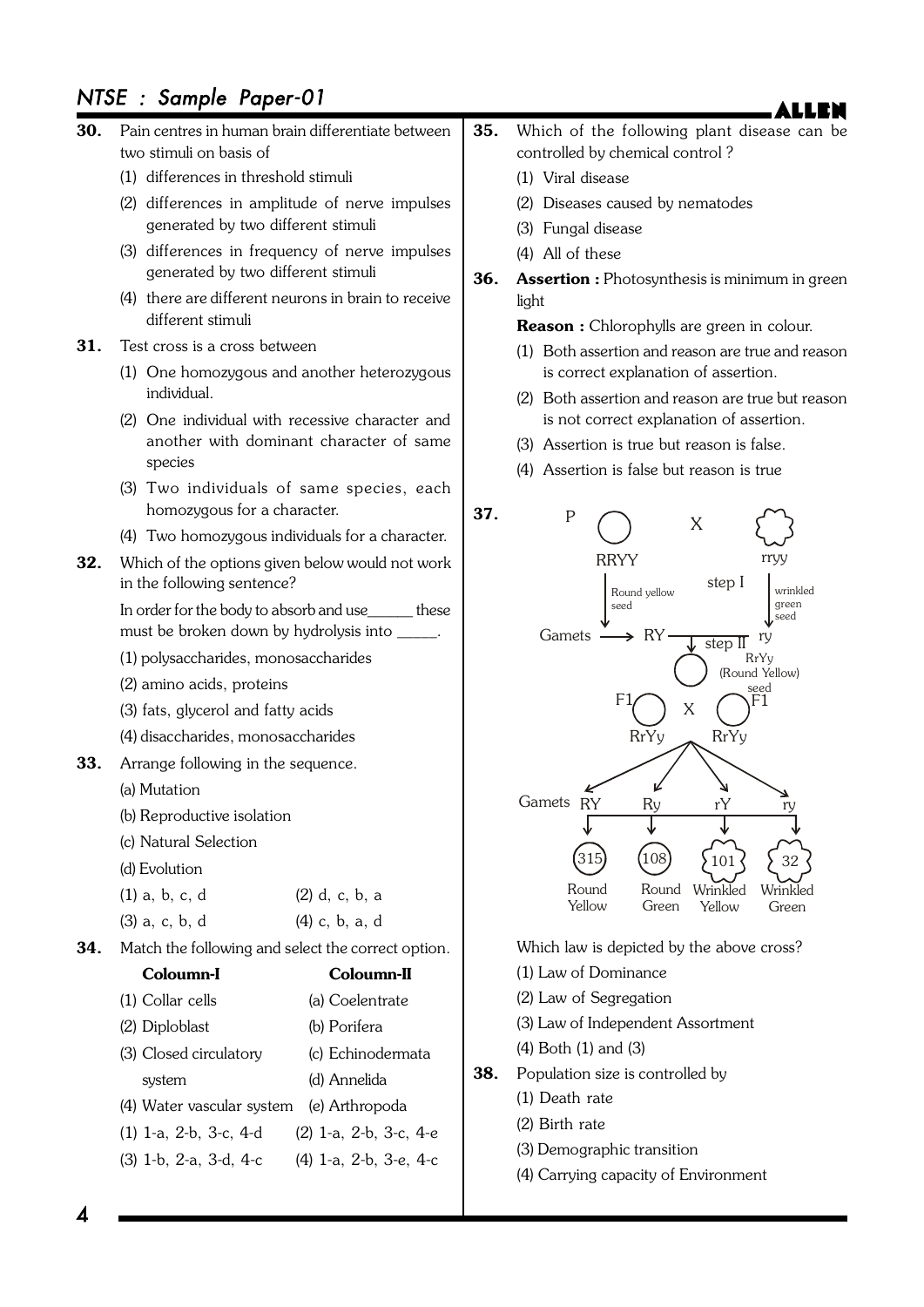- SAT ALLEN 39. Hydroponics is (1) Growing of aquatic plants (2) Growing of floating aquatic plants (3) Soil less cultivation of plants (4) Growing of plants inside water **40.** Which one of the following equations suggests that  $\mathrm{O}_2$  released during photosynthesis comes from water?  $(1)$  6CO<sub>2</sub><sup>18</sup> + 12H<sub>2</sub>O  $\rightarrow$  6O<sub>2</sub><sup>18</sup> + C<sub>6</sub>H<sub>12</sub>O<sub>6</sub> + 6H<sub>2</sub>O<sup>18</sup>  $(2)$  6CO<sub>2</sub> + 12H<sub>2</sub>O<sup>18</sup>  $\rightarrow$  6O<sub>2</sub> + C<sub>6</sub>H<sub>12</sub>O<sub>6</sub> + 6H<sub>2</sub>O<sup>18</sup>  $(3)$  6CO<sub>2</sub><sup>18</sup> + 12H<sub>2</sub>O  $\rightarrow$  6O<sub>2</sub><sup>18</sup> + C<sub>6</sub>H<sub>12</sub>O<sub>6</sub> + 6H<sub>2</sub>O (4)  $6CO_2 + 12H_2O^{18} \rightarrow 6O_2^{18} + C_6H_{12}O_6 + 6H_2O$ **41.** Of the following four numbers the largest is:  $(1)$  3<sup>210</sup>  $(2)$  7<sup>140</sup>  $(3)$   $(17)^{105}$   $(4)$   $(31)^{84}$ **42.** The sum of 18 consecutive natural numbers is a perfect square. The smallest possible value of this sum is (1) 144 (2) 169 (3) 225 (4) 289 43. The sum  $2$   $1^4$   $1^9$   $2^9$   $2^4$   $1^9$   $2^9$  $\frac{1}{2} + \frac{2}{2} + \frac{3}{2} + \frac{3}{2} + \dots$  $1+1^2+1^4$   $1+2^2+2^4$   $1+3^2+3$  $+\frac{2}{1+2}+\frac{6}{1+2}+\frac{6}{1+2}$  $+1^2+1^4$   $1+2^2+2^4$   $1+3^2+$ 2  $\Omega$   $\Omega$ <sup>4</sup>  $... + \frac{99}{123}$  $1 + 99^2 + 99$ +  $\frac{1}{1} + 99^2 + 99^4$  lies between (1) 0.46 and 0.47 (2) 0.47 and 0.48 (3) 0.48 and 0.49 (4) 0.49 and 0.50 **44.** If  $x^2 - x - 1 = 0$ , then the value of  $x^3 - 2x + 1$ is  $(1) 0$   $(2) 2$ (3)  $\frac{1+\sqrt{5}}{2}$ + (4)  $\frac{1-\sqrt{5}}{2}$ - **45.** If x and y are two positive real numbers such that their sum is one, then the maximum value of  $x^4y + xy^4$  is  $3\sqrt{2} + \sqrt{3}$ + is  $(1) \frac{3+4\sqrt{6}}{2}$ 3 +  $(3)$ 4 + is the area of the hexagon is common difference 1 and 98 the semi circles is (1)  $2.5\pi$ (2)  $5\pi$  $(3)$  2.5 $\pi$  + 5 (4)  $2.5\pi - 2.5$ area of  $\triangle KDC$  is  $A \rightarrow B$ E F
	- (1)  $\frac{1}{6}$  $\frac{1}{6}$  (2)  $\frac{1}{8}$  $\frac{1}{8}$  (3)  $\frac{1}{12}$  (4)  $\frac{1}{16}$ 16
	- **46.** If  $x\%$  of y is equal to 1% of z, y% of z is equal to 1% of x and z% of x is equal to 1% of y, then the value of  $xy + yz + zx$  is

(1) 1 (2) 2 (3) 3 (4) 4

**47.** The value of  $\frac{2(\sqrt{2}+\sqrt{6})}{\sqrt{2}+\sqrt{3}}+\sqrt{2}-\sqrt{3}$  $\frac{+\sqrt{6}}{2} + \sqrt{2+\sqrt{3}} + \sqrt{2-\sqrt{3}}$ 

1) 
$$
\frac{3+4\sqrt{6}}{3}
$$
 (2)  $\frac{4+3\sqrt{6}}{3}$ 

$$
(4) \ \frac{3+4\sqrt{6}}{4} \qquad (4) \ \frac{4-3\sqrt{6}}{3}
$$

**48.** The unit's digit of the product  $3^{1001} \times 7^{1002} \times 13^{1003}$ 

$$
(1) 1 \t(2) 3 \t(3) 7 \t(4) 9
$$

49. The perimeters of a regular hexagon and a square are equal. The ratio of the area of the square to

| (1) $3:\sqrt{2}$ | $(2)$ 2:3 $\sqrt{3}$ |
|------------------|----------------------|
| (3) $1:\sqrt{3}$ | (4) $3:2\sqrt{3}$    |

**50.** If  $a_1$ ,  $a_2$ ,  $a_3$ , .... is an arithmetic progression with

 $\sum_{i=1}^{\boldsymbol{\alpha}_i}$ a  $\sum_{i=1} a_i = 137$ , then the value of  $a_2 + a_4 + a_6 + \ldots + a_{98}$  is  $(1) 67$   $(2) 83$   $(3) 93$   $(4) 98$ 

51. ABCD is a rectangle with AD = 10 cm. Semicircles are drawn on AD and BC. If the shaded area is 100 cm<sup>2</sup> , then the shortest distance (in cm) between  $A \fbox{D}$ 



52. In the figure, the area of square ABCD is 4 cm<sup>2</sup> and E any point on AB. F, G, H and K are the mid point of DE, CF, DG, and CH respectively. The

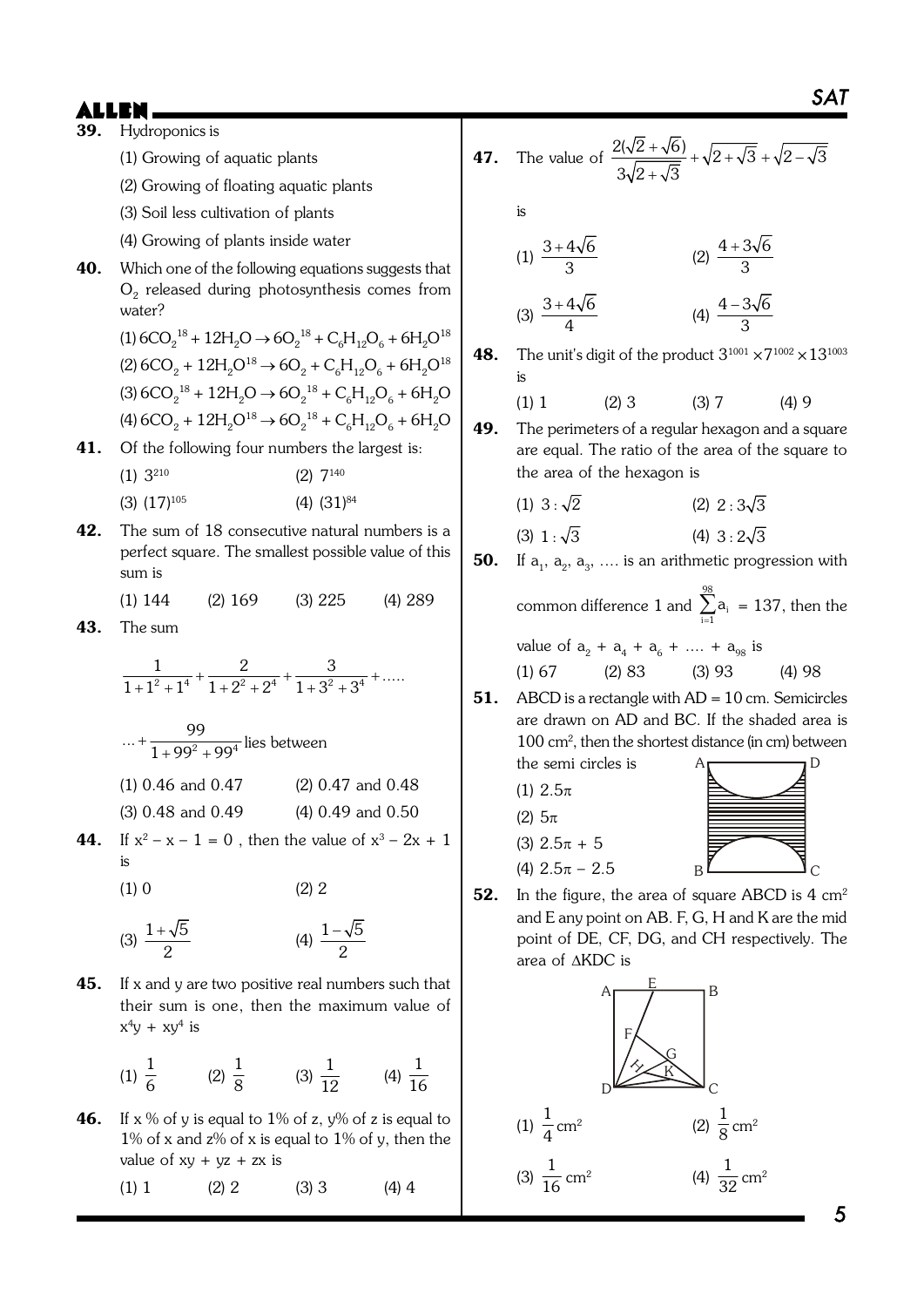**53.** If 
$$
P + \sqrt{3}Q + \sqrt{5}R + \sqrt{15}S = \frac{1}{1 + \sqrt{3} + \sqrt{5}}
$$

then the value of P is

(1) 
$$
\frac{-1}{11}
$$
 (2)  $\frac{-2}{11}$  (3)  $\frac{3}{11}$  (4)  $\frac{7}{11}$ 

- 54. If  $sec^2\theta + tan^2\theta = 2$ ,  $0^\circ < \theta < 90^\circ$ , then the value of  $\csc^2\theta + \cot^2\theta$  is
- (1) 2 (2) 3 (3) 4 (4) 5 **55.** If the roots of  $px^2 + 2qx + r = 0$  and

 $qx^2 - 2\sqrt{pr} \times q = 0$  are simultaneously real, then

(1) p = q, r  $\neq$  0 (2) 2q =  $\sqrt{pr}$ (3) pr =  $q^2$ (4)  $2p = \sqrt{qr}$ 

**56.** If a right circular cone, with slant height  $\ell$ , and a right circular cylinder have the same radius r, same total surface area and heights h and h' respectively,

then 
$$
\sqrt{\frac{\ell-r}{\ell+r}} =
$$

(1) h/h' (2) 2h/h' (3) h/2h' (4) 2h'/h

- **57.**  $\triangle ABC$  has vertices A(-4, 1), B(2, -1) and C(1, k). The number of possible values for k such that the triangle is isosceles is
	- (1) 1 (2) 3 (3) 5 (4) 4
- 58. In a class of boys and girls, a student is chosen at random. If the probability that a boy is chosen is

2  $\frac{1}{3}$  of the probability that a girl is chosen, the ratio

of the number of boys to the total number of students in the class is

(1)  $1 : 3$  (2)  $2 : 5$  (3)  $3 : 5$  (4)  $2 : 3$ 59. In the figure, DB is a diagonal of rectangle ABCD and line  $\ell$  through A and line m through C divide DB in three equal parts each of length 1 cm and are perpendicular to DB. Area (in cm<sup>2</sup>) of rectangle ABCD is



| 60. | One of the factors of $x^6 + 10x^3 - 27$ is                               |                     |  |  |  |
|-----|---------------------------------------------------------------------------|---------------------|--|--|--|
|     | (1) $x^2 - x + 3$ (2) $x^2 - x - 3$                                       |                     |  |  |  |
|     | $(3) x2 + x - 3$                                                          | $(4)$ $x^2 + x + 3$ |  |  |  |
|     | 61. What was the theme of the Printing of Frederic<br>Sorrieu?            |                     |  |  |  |
|     | (1) Democratic                                                            | (2) Socialistic     |  |  |  |
|     | (3) Capitalistic                                                          | (4) None of above   |  |  |  |
|     | 62. Germany was unified in                                                |                     |  |  |  |
|     | $(1) 1870$ $(2) 1871$ $(3) 1872$ $(4) 1873$                               |                     |  |  |  |
| 63. | Who said, "When France sneezes the rest of the                            |                     |  |  |  |
|     | Europe catches cold"?                                                     |                     |  |  |  |
|     | (1) Garibaldi                                                             | (2) Mazzini         |  |  |  |
|     | (3) Matternich                                                            | (4) Bismarck        |  |  |  |
| 64. | Who was Paul Bernard?                                                     |                     |  |  |  |
|     | (1) Economist                                                             | (2) Social Worker   |  |  |  |
|     | (3) Social reformer (4) Capitalist                                        |                     |  |  |  |
| 65. | Which the following was the most important cash                           |                     |  |  |  |
|     | crop of Vietnam :-                                                        |                     |  |  |  |
|     | (1) Sugarcane                                                             | $(2)$ Cotton        |  |  |  |
|     | $(3)$ Rice                                                                | $(4)$ Tea           |  |  |  |
| 66. | Why was non cooperation movement called off by<br>Gandhiji?               |                     |  |  |  |
|     | (1) Due to chauri-chaura violence                                         |                     |  |  |  |
|     | (2) Due to protest against British Empire                                 |                     |  |  |  |
|     | (3) Due to opposition of Muslim League                                    |                     |  |  |  |
|     | (4) Due to British Pressure                                               |                     |  |  |  |
| 67. | The Jallianwala Bagh incident took place on                               |                     |  |  |  |
|     | $(1)$ 13 <sup>th</sup> April 1910 $(2)$ 13 <sup>th</sup> April 1912       |                     |  |  |  |
|     | (3) 13 <sup>th</sup> April 1917 (4) 13 <sup>th</sup> April 1919           |                     |  |  |  |
| 68. | The Poona Pact was signed between ______and                               |                     |  |  |  |
|     | (1) Jawahar Lal Nehru - Mothilal Nehru                                    |                     |  |  |  |
|     | (2) Mahatma Gandhi - Lord Irrwin                                          |                     |  |  |  |
|     | (3) Mahatma Gandhi - B. R. Ambedkar                                       |                     |  |  |  |
|     | (4) Mahatma Gandhi - Mount batten                                         |                     |  |  |  |
| 69. | Who said. "Printing is the ultimate gift of God and<br>the greatest one"? |                     |  |  |  |
|     | (1) Charles Dickens                                                       | (2) J. V. Schely    |  |  |  |
|     | (3) Mahatma Gandhi                                                        | (4) Martin Luther   |  |  |  |
| 70. | Who amongst the following ruled over Sardinia-Pied                        |                     |  |  |  |
|     | mont during the middle of the nineteenth century?                         |                     |  |  |  |
|     | (1) Austrian Habsburg                                                     |                     |  |  |  |
|     | (2) Italian Princely house                                                |                     |  |  |  |
|     | $(3)$ Pope                                                                |                     |  |  |  |
|     | (4) Bourbon kings of spain                                                |                     |  |  |  |
|     |                                                                           |                     |  |  |  |

ALLEN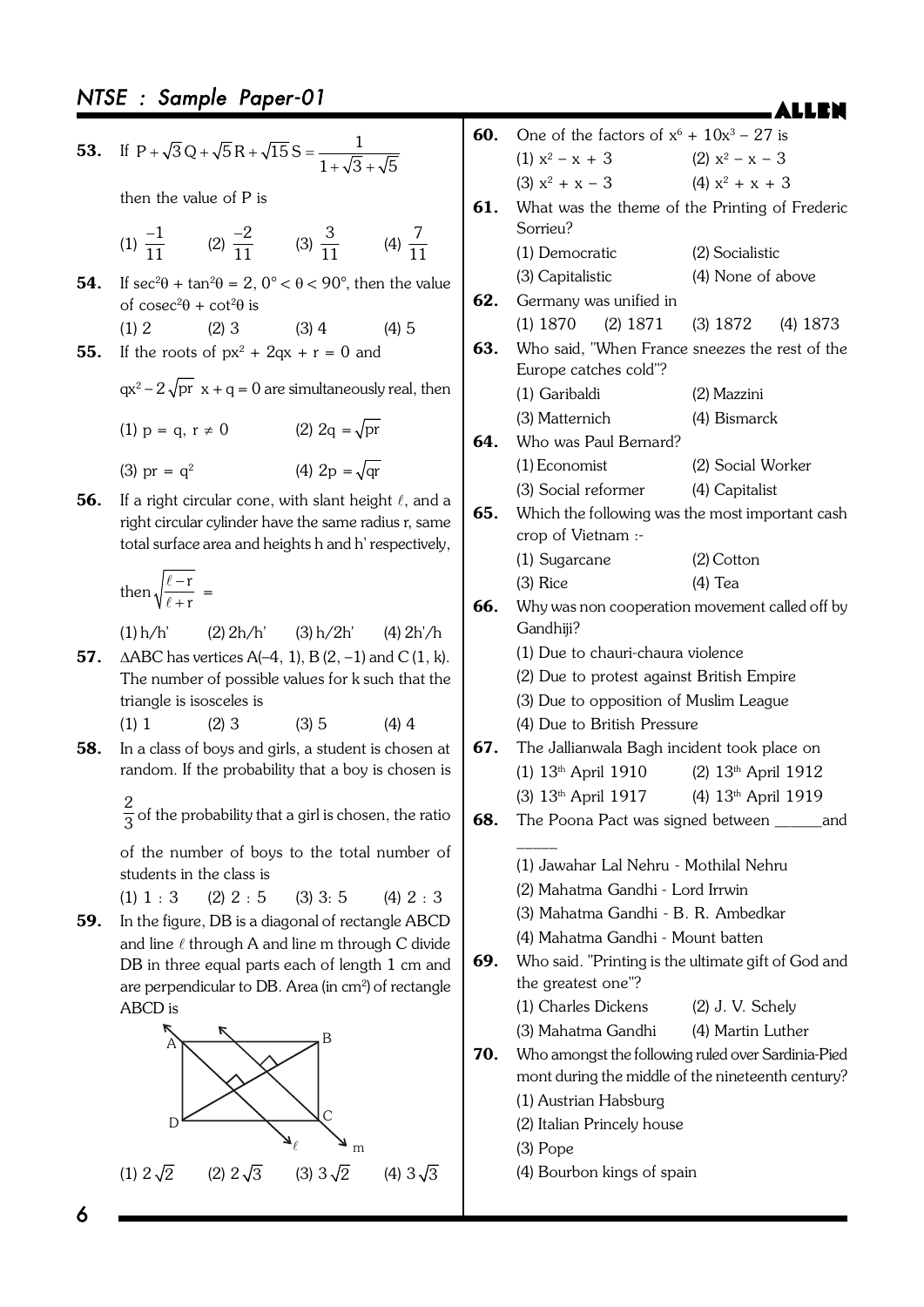|     |                                                                                                    |     |                                                                 | 2AI                 |
|-----|----------------------------------------------------------------------------------------------------|-----|-----------------------------------------------------------------|---------------------|
| 71. | Which of the following Countries has briefest                                                      | 81. | Mark the right pairs.                                           |                     |
|     | constitution?                                                                                      |     | A. A cold current                                               | (i) Benguela        |
|     | $(1)$ USA<br>$(2)$ China<br>$(3)$ India<br>$(4)$ Japan                                             |     | B. A warm current                                               | (ii) Mozamque       |
| 72. | Who is known as Frontier Gandhi?                                                                   |     | C. A current not flowing (iii) Peruvian current                 |                     |
|     | (1) M. A. Jinha                                                                                    |     | in Atlantic ocean                                               |                     |
|     | (2) Khan Abdul Gaffar Khan                                                                         |     | D. A current that flows (iv) Agulhas                            |                     |
|     | (3) Shekh Abdulla                                                                                  |     | along south-east coast                                          |                     |
|     | (4) Liakat Ali                                                                                     |     | of Africa                                                       |                     |
| 73. | Which of the following statement is true about India?                                              |     | (1) A-(i) B-(ii) C-(iii) D-(iv) (2) B-(i) C-(ii) D-(iii) A-(iv) |                     |
|     | (1) India is a Unitary System                                                                      |     | (3) A-(iii) B-(i) C-(iv) D-(ii) (4) A-(iv) B-(ii) C-(iii) D-(i) |                     |
|     | (2) India has true federal system                                                                  | 82. | Contour lines represent -                                       |                     |
|     | (3) India is union of states                                                                       |     | (1) Areas recording same amount of rainfall                     |                     |
|     | (4) India is confederation                                                                         |     | (2) Areas having same degree of temperature                     |                     |
| 74. | Who is at present Dy. Chairman of Planning<br>Commission?                                          |     | (3) Areas having same height above mean sea<br>level            |                     |
|     | (1) P. Chidambaram                                                                                 |     | (4) Areas receiving same amount of sunlight                     |                     |
|     | (2) Montek Singh Ahluwalia                                                                         | 83. | Zozi-La (Pass) connects which two places out of the             |                     |
|     | (3) Trilok Singh                                                                                   |     | following?                                                      |                     |
|     | (4) Jai Pal Reddy                                                                                  |     | (1) Leh - Shrinagar                                             |                     |
| 75. | Which of the following amendement is known as                                                      |     | (2) Jammu - Kargil                                              |                     |
|     | Antidefection Law?                                                                                 |     | (3) Nepal - Sikkim                                              |                     |
|     | $(1)$ 42 <sup>nd</sup><br>$(2)$ 44 <sup>th</sup><br>(3) 52 <sup>nd</sup><br>$(4) 61$ <sup>st</sup> |     | (4) Bhutan - Arunachal Pradesh                                  |                     |
| 76. | What were the two basis of backwardness under                                                      | 84. | Make right pairs of following rivers and their places           |                     |
|     | Mandal Commission?                                                                                 |     | of origin -                                                     |                     |
|     | (1) Social and Educational                                                                         |     | A. Satluj                                                       | 1. Brahmgiri        |
|     | (2) Social and Economic                                                                            |     | B. Jhelum                                                       | 2. Amarkantak       |
|     | (3) Cultural and Social                                                                            |     | C. Kaveri                                                       | 3. Rakshastal       |
|     | (4) Linguistic and Religious                                                                       |     | D. Narmada                                                      | 4. Verinag          |
| 77. | Who was known as Grand Old Man of India?                                                           |     | $(1)$ A-3, B-4, C-1, D-2                                        |                     |
|     | (1) Dada Bhai Nauroji<br>(2) G.K. Gokhle                                                           |     | (2) A-3, B-1, C-2, D-4                                          |                     |
|     | (3) Feroj Shah Mehta<br>(4) S. N. Benergy                                                          |     | $(3)$ A-2, B-4, C-1, D-3                                        |                     |
| 78. | Which of the following is not true about                                                           |     | $(4)$ A-3, B-2, C-1, D-4                                        |                     |
|     | Fundamental Rights?<br>(1) These are absolute.                                                     | 85. | Choose the right answer.                                        |                     |
|     |                                                                                                    |     | A. Cottonopolice of India - Mumbai                              |                     |
|     | (2) These are given in third part of constitution<br>(3) At present they are six in number.        |     | B. Silicon valley of India - Bangalore                          |                     |
|     | (4). They were taken from USA.                                                                     |     | C. Manchester of North India - Kanpur                           |                     |
| 79. | Which of the following is the smallest administrative                                              |     | D. Detroit of India - Modi Nagar                                |                     |
|     | unit in rural area?                                                                                |     | $(1)$ Only A                                                    |                     |
|     | (1) Municipal Committee (2) Panchayat Samiti                                                       |     | (2) Only B and D are right                                      |                     |
|     | (3) Village Panchayat<br>(4) Zila Parishad                                                         |     | (3) Only A and B are right                                      |                     |
| 80. | Which is not true about R.T.I. (Right to Information)?                                             |     | (4) Only A, B and C are right                                   |                     |
|     | (1) It empowers people.                                                                            | 86. | As per census of India 2011 which one of the                    |                     |
|     | (2) It promotes transparency                                                                       |     | following four states has highest density of<br>population?     |                     |
|     | (3) It promotes good governance                                                                    |     | (1) Himachal Pradesh                                            | (2) Jammu & Kashmir |
|     | (4) It is against bureaucracy                                                                      |     | (3) Manipur                                                     | (4) Nagaland        |
|     |                                                                                                    |     |                                                                 |                     |

7